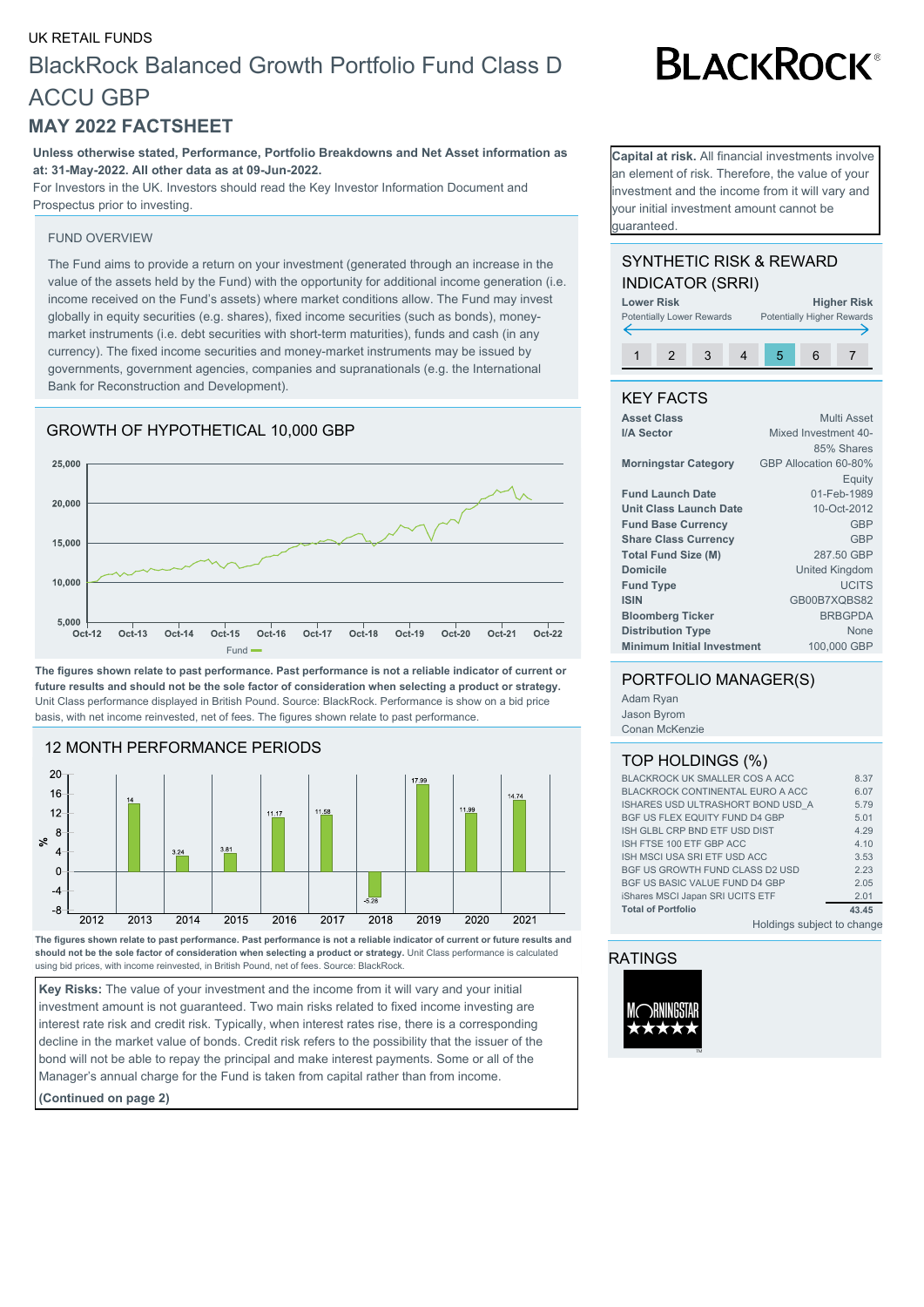**Key Risks Continued:** This increases the income, but reduces the potential for capital growth. The Fund uses derivatives as part of its investment strategy. Compared to a fund which only invests in traditional instruments such as stocks and bonds, derivatives are potentially subject to a higher level of risk.

| PORTFOLIO CHARACTERISTICS<br><b>Modified Duration</b> | 0.61     |
|-------------------------------------------------------|----------|
| FEES AND CHARGES                                      |          |
| <b>Max Initial Charge</b>                             | $0.00\%$ |
| <b>Exit Fee</b>                                       | $0.00\%$ |
| <b>Ongoing Charge</b>                                 | 0.86%    |
| <b>Performance Fee</b>                                | $0.00\%$ |

#### ASSET TYPE BREAKDOWN (%)



Due to the use of derivatives, reported asset allocation may not be fully reflective of the risk profile of the fund's market exposure. Allocations subject to change.

| <b>DEALING INFORMATION</b> |  |
|----------------------------|--|
| Settlement                 |  |
| <b>Dealing Frequency</b>   |  |

**Settlement** Trade Date + 3 days Daily, forward pricing basis

#### **GLOSSARY**

"

**Ongoing Charge:** is a figure representing all annual charges and other payments taken from the fund.

**Quartile Rank:** categorises a fund into four equal bands based on their performance over a specified period within the relevant Morningstar's sector. The top or first quartile contains the top 25% of funds, through to the bottom or 4th quartile which contains the bottom 25% of funds.

**0800 44 55 22 Enquiry@ukclientservices.blackrock.com D** blackrock.co.uk

**SRRI:** is a value based on the volatility of the fund, which gives an indication of the overall risk and reward profile of the Fund. **Performance Fee:** is charged on any returns that, subject to a High Water Mark,

the Fund achieves above it's performance fee benchmark. Please refer to the Prospectus for further information.

#### **IMPORTANT INFORMATION:**

"This document is marketing material. BlackRock have not considered the suitability of this investment against your individual needs and risk tolerance. To ensure you understand whether our product is suitable, please read the Key Investor Information Document. Any decision to invest must be based solely on the information contained in the Company's Prospectus, Key Investor Information Document and the latest half-yearly report and unaudited accounts and/or annual report and audited accounts. Subscriptions in the Fund are valid only if made on the basis of the current Prospectus, the most recent financial reports and the Key Investor Information Document, which are available in registered jurisdictions and available in local language where registered can be found at ww.blackrock.com on the relevant product pages. Investors should understand all characteristics of the funds objective before investing. Prospectuses, Key Investor Information Documents and application forms may not be available to investors in certain jurisdictions where the Fund in question has not been authorised. BlackRock may terminate marketing at any time. For information on investor rights and how to raise complaints please go to https:// www.blackrock.com/corporate/compliance/investor-right available in in local language in registered jurisdictions. Investors should read the fund specific risks in the Key Investor Information Document and the Company's Prospectus. We strongly recommend you seek independent professional advice prior to investing. If, after reading this factsheet, you have any questions or would like any additional information please contact your financial adviser or speak to our Investor Services Team on 0800 445522.

Issued by BlackRock Investment Management (UK) Limited (authorised and regulated by the Financial Conduct Authority). Registered office: 12 Throgmorton Avenue, London, EC2N 2DL. Registered inEngland No. 2020394. Tel: 020 7743 3000. For your protection, telephone calls are usually recorded. BlackRock is a trading name of BlackRock Investment Management (UK)Limited. © 2022 BlackRock, Inc. All Rights reserved. BLACKROCK, BLACKROCK SOLUTIONS, iSHARES, SO WHAT DO I DO WITH MY MONEY, INVESTING FOR A NEWWORLD, and BUILT FOR THESE TIMES are registered and unregistered trademarks of BlackRock, Inc. or its subsidiaries in the United States and elsewhere. All other trademarks are those of their respective owners.